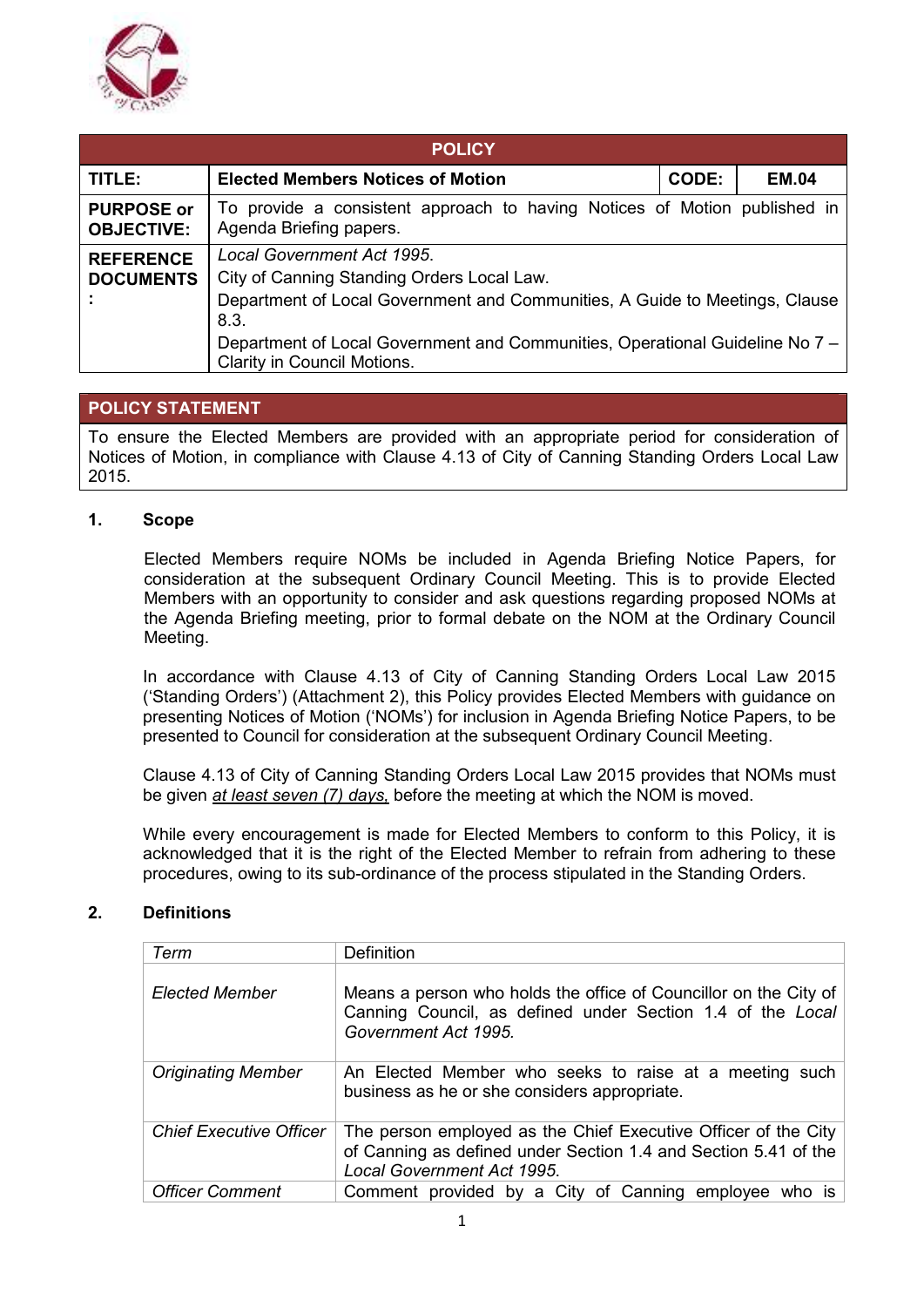

|                         | professionally qualified and/or has expertise in the subject area.                                                                          |
|-------------------------|---------------------------------------------------------------------------------------------------------------------------------------------|
| <b>Notice of Motion</b> | An Elected Member's written notice, under applicable procedural<br>rules, requesting determination or information on an issue or<br>matter. |

## **3. Drafting a Notice of Motion**

Originating Members should refer to the Department of Local Government and Communities "*A Guide to Meetings – Clause 8.3*", and "*Operational Guideline No 7 – Clarity on Council Motions*".

Originating Members are encouraged to seek the advice of the City's Chief Executive Officer and/or Directors in the formation of a NOM.

In the first instance consideration should be given, in discussion with the Chief Executive Officer, to determine if it can be dealt with through the normal course of business. This requires the Chief Executive Officer to agree to progress the Elected Member's request for action through the normal course of business. This may be the most efficient process for dealing with the issue or matter.

NOMs are to be submitted in writing and should as a minimum, include:

- Notice of Motion wording.
- Introduction.
- Background.
- Reason.

Attachment 1 is a proforma template which may be used for this purpose.

#### **4. Notice of Motion Submission**

The Chief Executive Officer will give consideration to the form of the NOM, in accordance with Clause 4.13 of the Standing Orders (Attachment Two).

Clause 4.13 of City of Canning Standing Orders requires that NOMs *must be given at least seven (7) days* before the meeting at which the NOM is to be moved. However, a timescale has been established which provides for the NOM to be included in the Agenda Briefing papers and also allows for an Officer's Comment to be prepared and included.

Accordingly for the purpose of this Policy NOMs may be submitted to Chief Executive Officer's *up to sixteen (16) calendar days, prior to the Agenda Briefing* being held.

Elected Members shall complete a written NOM for the Chief Executive Officer's consideration (refer Attachment One). A NOM which may breach legislation will, with the concurrence of the Mayor, be excluded.

## **5. Officer Comment**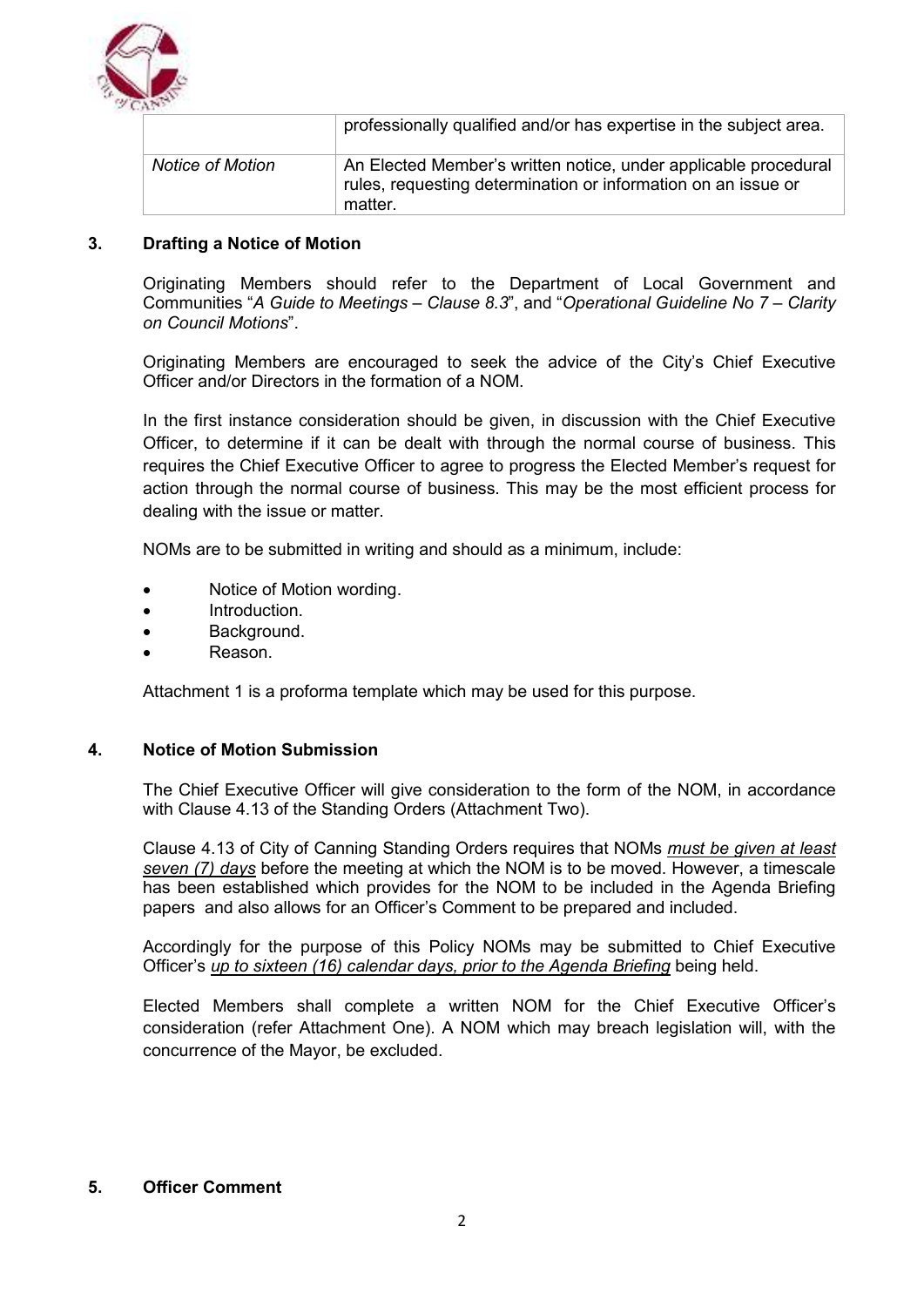

When the Chief Executive Officer has granted consideration to the form of the NOM, Officers with relevant subject matter expertise, will prepare a response for inclusion in the Agenda Briefing papers.

The Officer's Comment may include material facts and circumstance, matters of policy, budget and law. As a guide the Officer's Comment may include:

- a) Relevance to Strategic Community Plan / Corporate Business Plan.
- b) Policy implications.
- c) Statutory requirements.
- d) Consultation requirements.
- e) Financial impact including budgetary impacts.
- f) Resource requirements.
- g) Alternative options.

#### **6. Publication of Agenda Briefing Papers**

 Council Agenda Briefing papers are published eleven (*11) calendar days prior* to the Agenda Briefing meeting.

Only approved NOMs will be published in the Agenda Briefing papers.

 Elected Members wishing to have a NOM listed in an Agenda Briefing paper will be required to provide their written notification, including reasons (Refer Attachment One), to the Chief Executive Officer, by *5:00pm, sixteen (16) calendar days prior* to the Agenda Briefing being held.

 The City will then obtain an Officer's Comment for inclusion in the published Agenda Briefing papers.

#### **GOVERNANCE REFERENCES**

| <b>Statutory Compliance</b> | <b>Local Government Act 1995</b>               |
|-----------------------------|------------------------------------------------|
|                             | City of Canning Standing Orders Local Law 2015 |
| <b>Process Links</b>        | Policy CM105 – Members Briefing Framework      |

#### **POLICY ADMINISTRATION**

| Program |                                   | <b>Officer Title</b>                        | <b>Authority to</b>  |
|---------|-----------------------------------|---------------------------------------------|----------------------|
|         | Canning Community and Commercial  | Director Canning Community and Commercial   | Council              |
|         | <b>Version Decision Reference</b> | <b>Synopsis</b>                             | <b>Delegation No</b> |
|         | June 2017                         | Draft Policy developed for consideration.   |                      |
|         | CC-020-17 19.09.2017              | Final Policy adopted by Council (D18/12213) | N/A                  |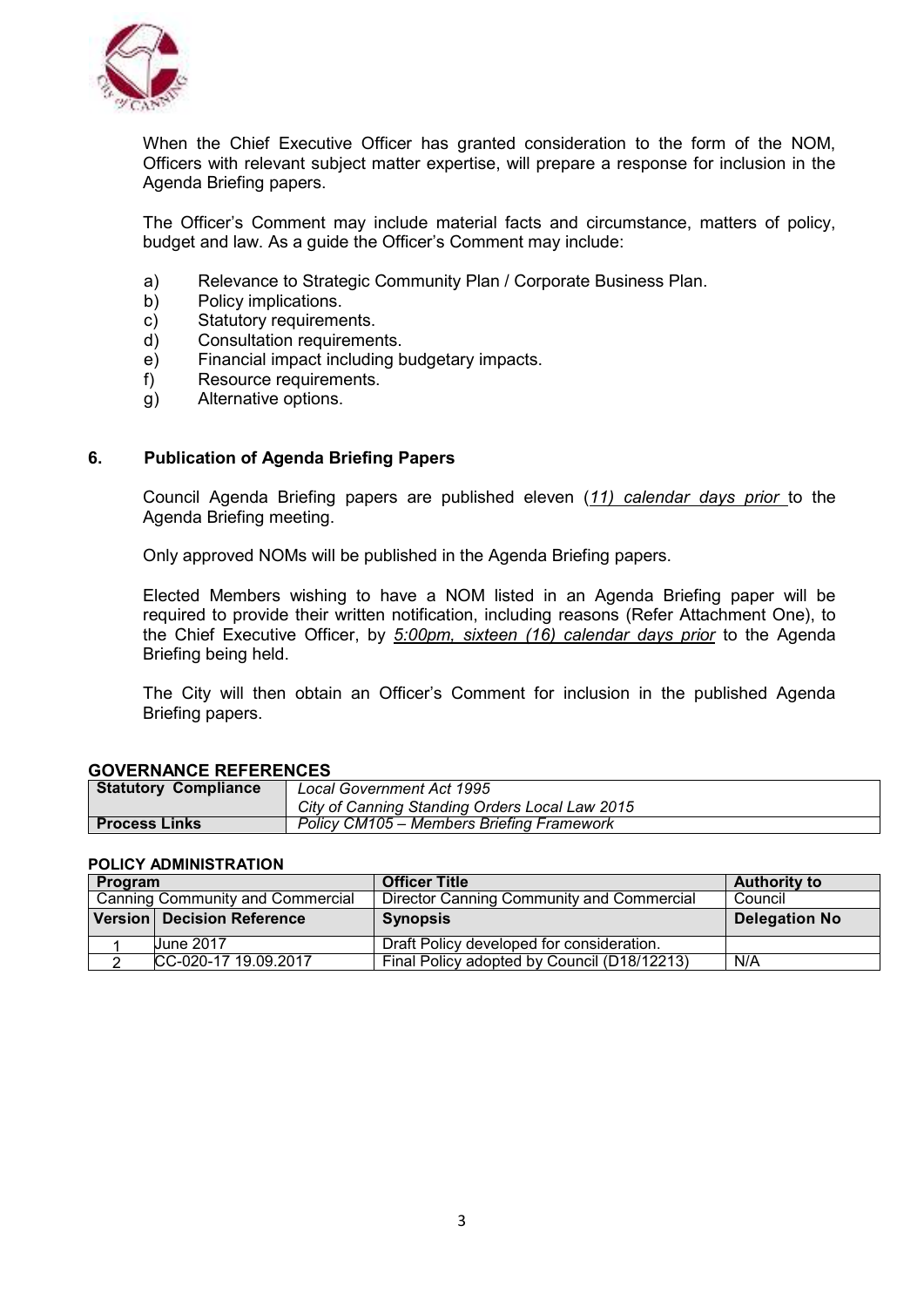

# **ATTACHMENT ONE**

## **Notice of Motion**

# **City of Canning Standing Orders Local Law 2015 - Clause 4.13**

Note: Elected Members wishing to have a Notice of Motion (NOM) listed on an Agenda Briefing paper will be required to provide their written notification, including reasons, to the Chief Executive Officer by *5:00pm, sixteen (16) calendar days* **prior** to the Agenda Briefing meeting.

| <b>Originating Member</b>              |  |
|----------------------------------------|--|
| <b>Signature of Originating Member</b> |  |
| <b>Date</b>                            |  |
| <b>Agenda Briefing Date</b>            |  |

# **To be Completed by Originating Member**

| $\blacktriangleleft$<br>. . | <b>Notice of Motion</b> |
|-----------------------------|-------------------------|
|                             |                         |
|                             |                         |
|                             |                         |

| 2. | <b>Introduction</b> |
|----|---------------------|
|    |                     |
|    |                     |
|    |                     |
|    |                     |
|    |                     |

# **3. Background**

| 4. | <b>Reasons</b> |
|----|----------------|
|    |                |
|    |                |
|    |                |
|    |                |
|    |                |